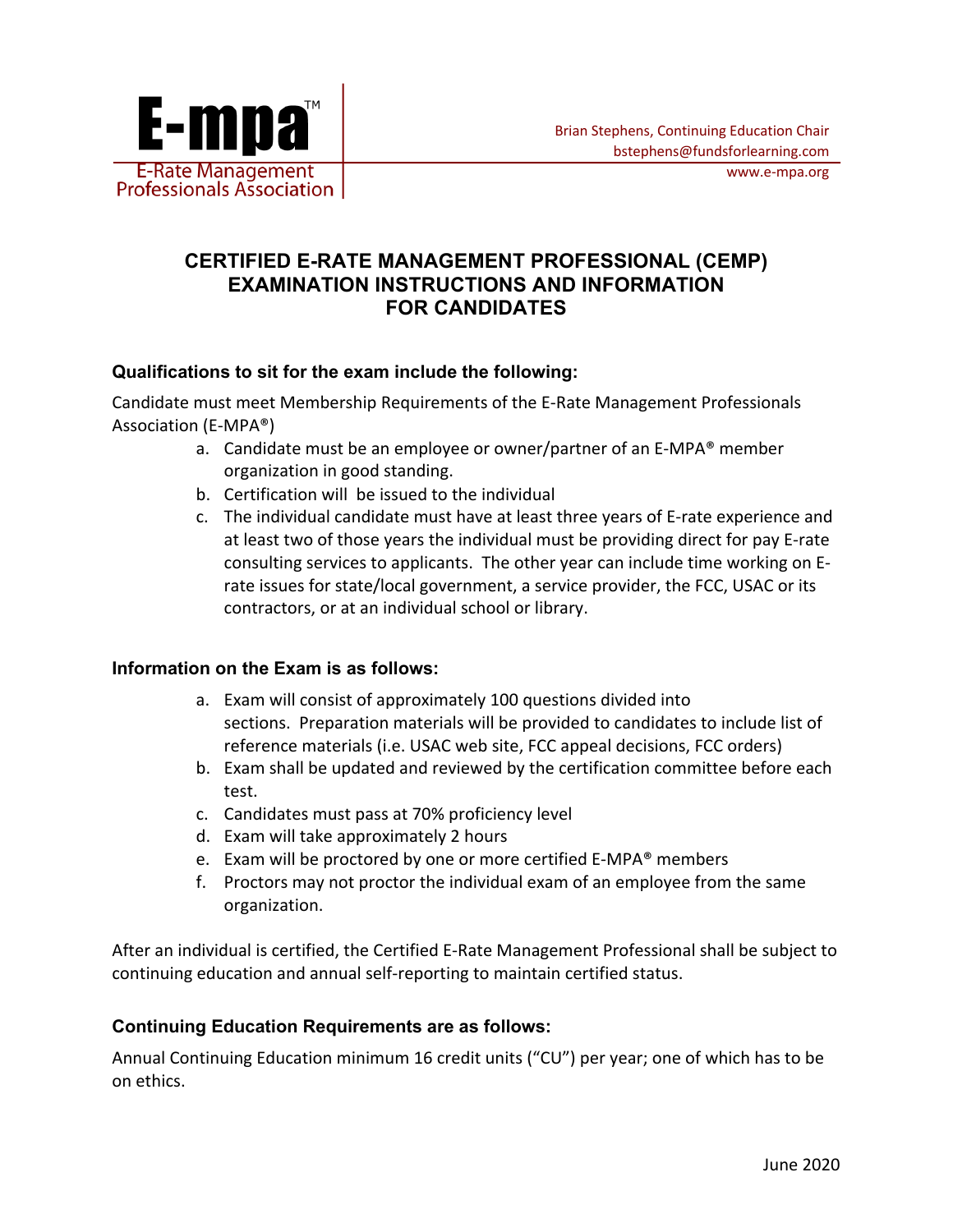

Credit Units are actual contact time (not breaks, lunch, etc). Fifty minutes of actual training and/or instructor time is one credit unit ("CU"). The following list of approved continuing education activities was developed to provide certified professionals with a wide range of opportunities for earning the required 16 CU's each year.

Approved Continuing Education:

- a. Participant in state-provided E-Rate training (maximum 6 CU per year)
- b. Participant in USAC in-person training (service provider or applicant workshops maximum of 1 service provider workshop and 1 applicant workshop per year)
- c. Participant in certified E-MPA® instructor provided training (maximum 8 CU per year). Example certified E-rate individual provides training to his/her staff – staff can get 8 CU.
- d. Participant in E-MPA® sponsored web-based training
	- a. These will normally be 2 hour sessions (2 CU each)
	- b. Web-based training will include polling questions throughout session to ensure active participation.
- e. Participant in E-MPA® sponsored training during membership meetings
- f. Participant in USAC live web-based training (maximum 8 CU per year)
- g. E-MPA® membership meetings will offer minimum 2 CU's at each meeting
- h. E-MPA® will work diligently to offer Ethics CU's as part of membership meetings
- i. E-MPA® will provide a minimum of (2) separate Ethics CU's as part of web-based training
- j. Instructor credits (maximum 8 CU's for original instruction per year). Example Certified individual is the instructor for training his/her staff. Certified trainer can get up to 8 CU's for his/her time teaching E-rate material.
- k. CU requirement is waived for *first reporting period after certification*. Example: Individual is certified in September, 2020 no CU's need to be reported June, 2021. First reporting requirement (16 hours) would be June 2022.
- l. Self-reporting documentation will be submitted with annual renewal of certification/ annual dues in June/July.
- m. Records will be kept by certification committee chairman in hard copy and scanned

*The reporting period for all Certified E-Rate Management Professionals shall be July 1 - June 30 so that all CU reporting is standardized.*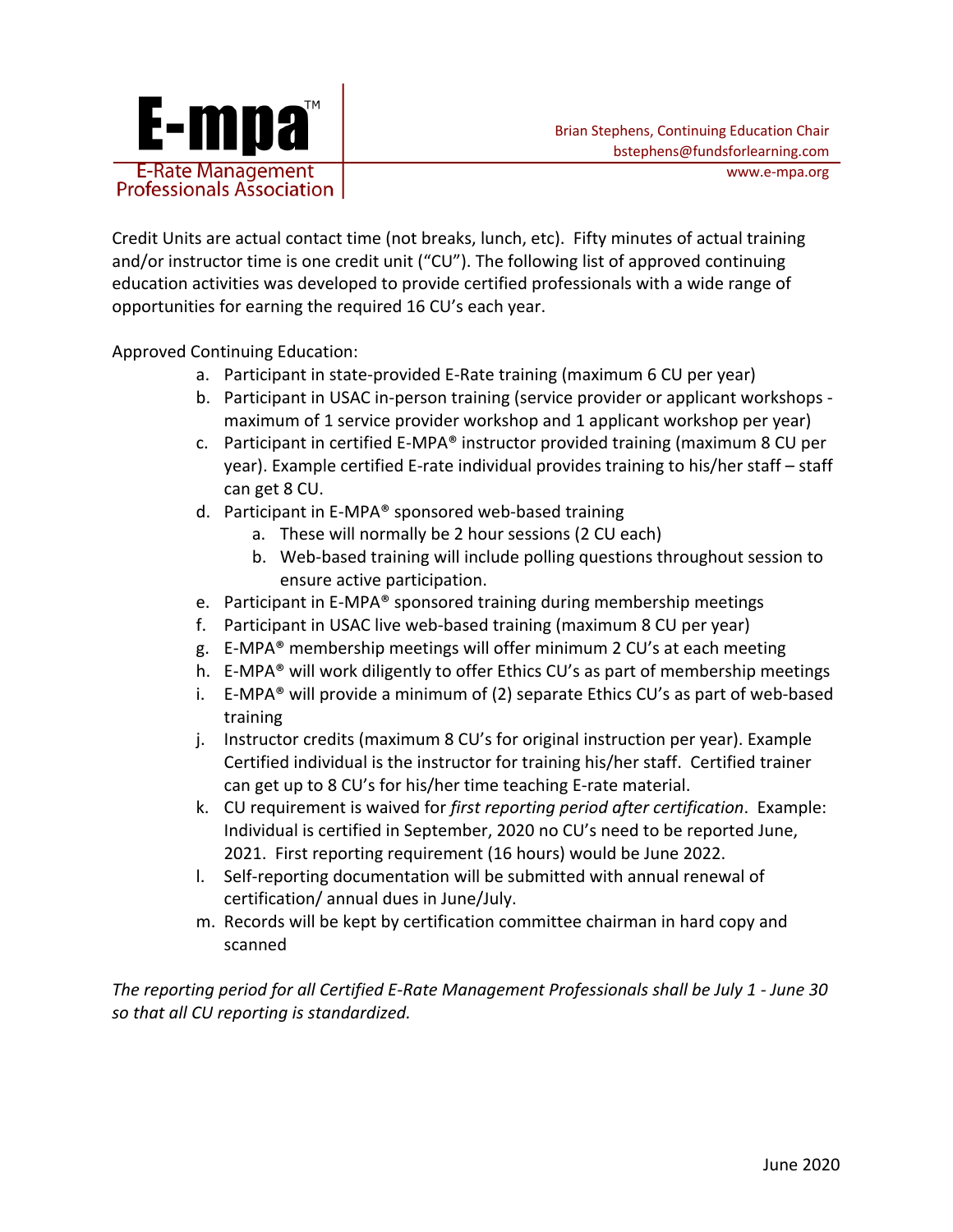

# **APPLICATION INSTRUCTIONS**

- 1. The examination is for Certified E-Rate Management Professional designation
- 2. An \$85.00 application fee is due with each application. The application fee covers the administrative costs for up to two examinations per candidate.
- 3. Moral Character Question: Carefully read the section of these instructions entitled "DISCLOSURE". If "yes," attach a signed and dated detailed letter of explanation if the information has not been previously reported to E-MPA®.
- 4. Read the attestation.
- 5. Read the Code of Ethics www.e-mpa.org
- 6. Sign your name and date where indicated.
- 7. Complete the Experience Verification Form. If you are an employee of an E-MPA® member organization, have the form signed by your employer. If you are self-employed, sign and date where indicated.

A serious problem may arise from improper completion of the application. The specific questions asked are:

### **MORAL CHARACTER QUESTION**

Have any of the following events ever occurred that have not been previously reported to E-MPA®:

- (1) are any criminal charges against you pending at this time;
- (2) have you pled guilty or nolo contendere to any charge(s),
- (3) have you been convicted of a crime?

If yes to any of these questions, attach a written explanation.

In answering the above question, the individual should consider all enforcement such as (but not limited to) DUIs, false I.D., drug use, or any other acts classified under state law as criminal (minor traffic violations excluded.) Remember, the question goes to "have you ever", so you should include any arrests or enforcement actions.

Tell the truth. If the answer is yes, answer yes and attach a detailed explanation and a copy of the court documents reflecting the disposition of the case or a letter from the county clerk stating NO RECORD found. You should also attach a letter to the application stating why the act should be disregarded now and why you should be permitted to take the E-MPA® examination. Show how you learned from your experience and what steps you have taken to keep from repeating the criminal act. A good letter of explanation will go a long way.

Before signing the application, the individual is required to make the following attestation: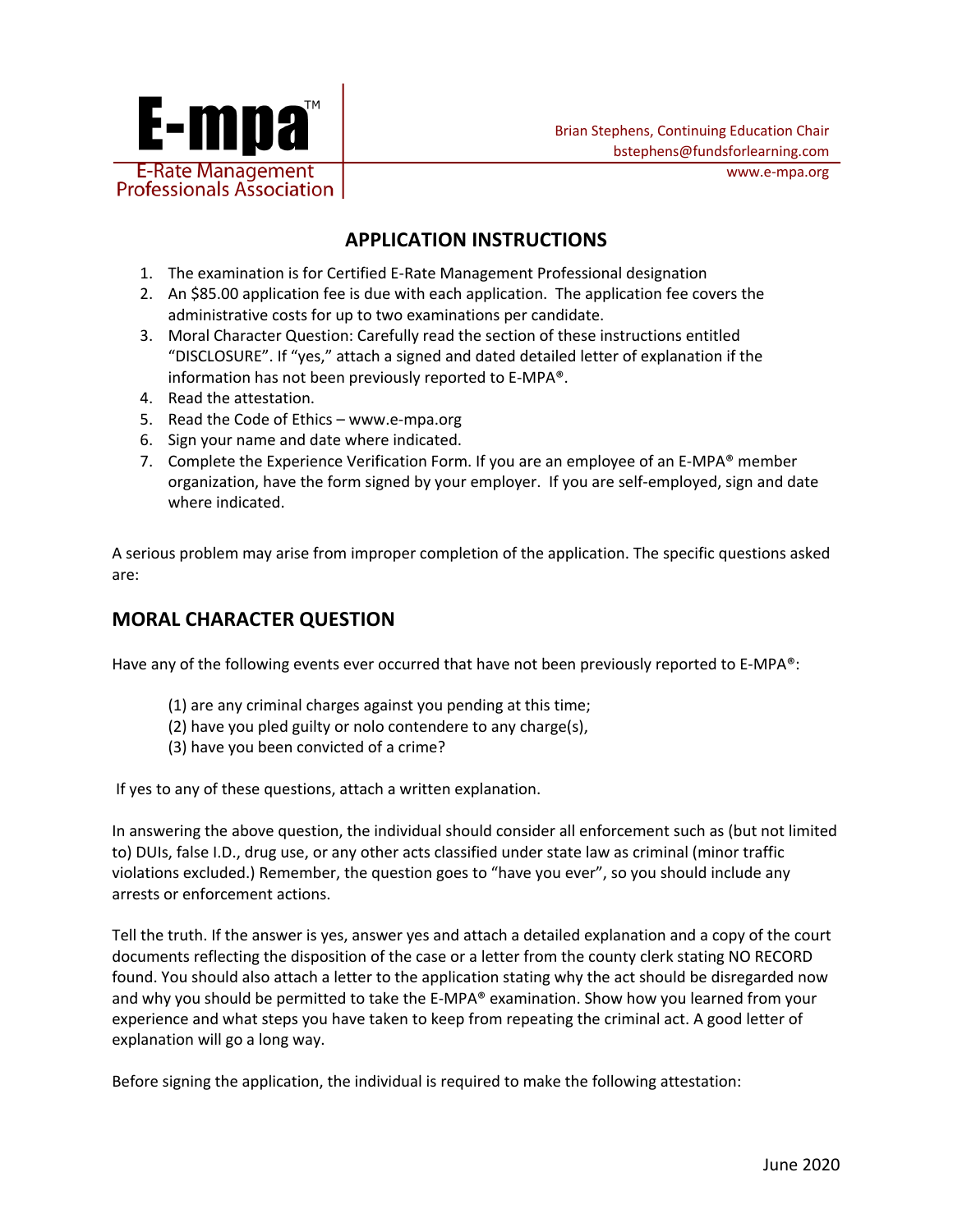

# **APPLICANT'S ATTESTATION**

*I hereby certify to the best of my knowledge that the information given in this application is true and correct and that I have not willfully omitted or suppressed any information which might have a bearing on the application.* 

If the answer to the moral question is "yes" but is answered "no" and the individual signs the attestation, the individual has filed a fraudulent application.

# **CODE OF ETHICS**

Read the E-Rate Management Professionals Association Code of Ethics on the E-MPA® web site: www.e- -mpa.org

# **APPLICANT'S AGREEMENT TO ABIDE BY THE CODE OF ETHICS**

*I hereby agree to abide by the E-Rate Management Professionals Association Code of Ethics. I understand that any violation of the Code of Ethics can result in any of the following: probation, suspension, revocation of my certified status, and expulsion from membership in the E-Rate Management Professionals Association.*

## **EXPERIENCE VERIFICATION**

Complete the attached experience verification form. If you are an employee of an E-MPA® member organization, the form must by certified by your employer. If you are self-employed, you must certify that the information provided is true and correct. **If any information in your application is willfully omitted or fraudulent, you are in violation of the E-MPA® Code of Ethics which may result in the following actions:**

- **E-MPA® can place a candidate on probation for up to 5 years.**
- **The examination application can be denied.**
- **The E-MPA® Certificate may not be granted.**

Enclose \$85.00 examination fee payable to: E-Rate Management Professionals Association. Mail application, experience verification and fee to: E-MPA® ATTN: CERTIFICATION EXAM 28459 S CHRISMAN RD, TRACY CA 95304-8101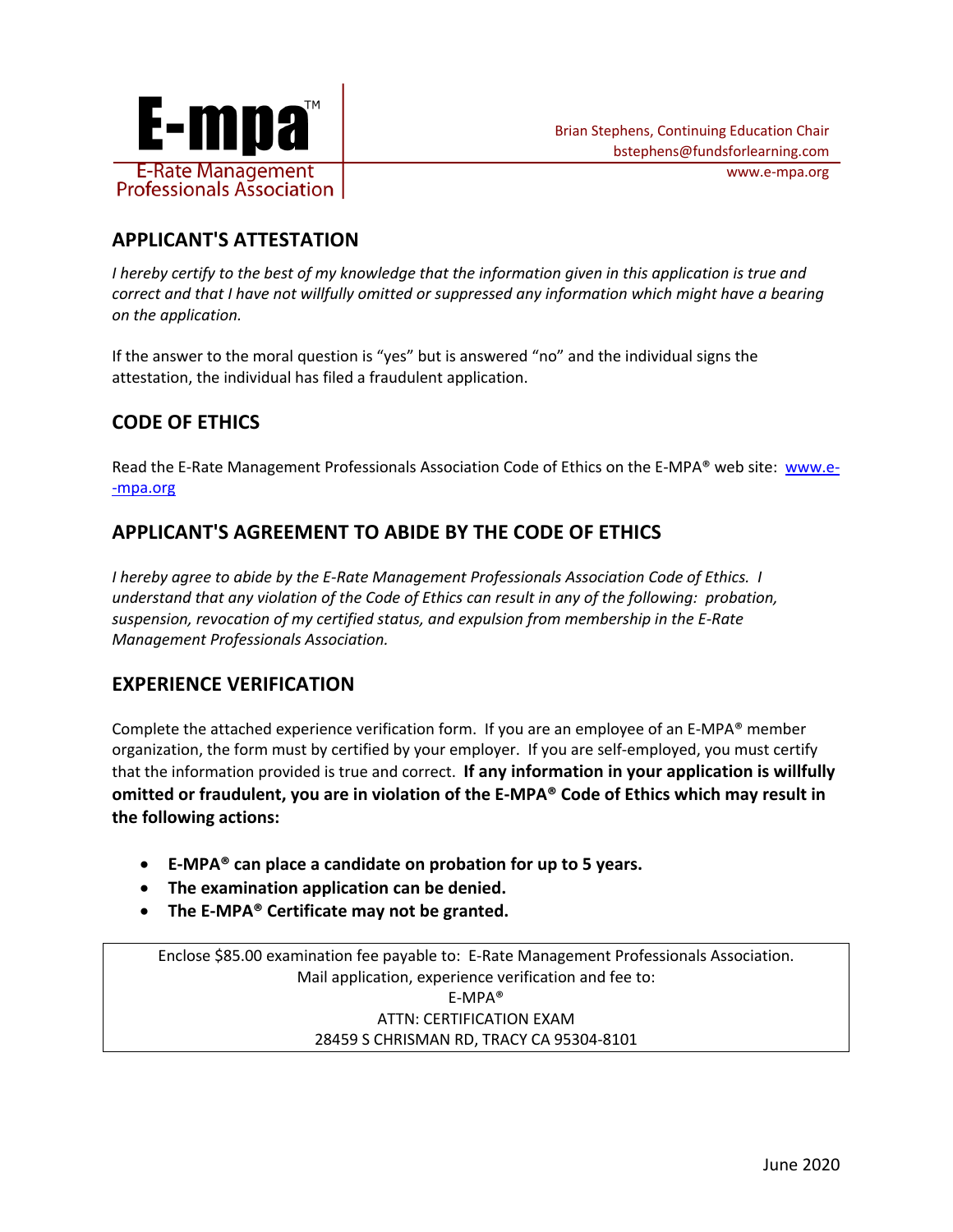

#### **CANDIDATE FOR EXAMINATION APPLICATION CERTIFIED E-RATE MANAGEMENT PROFESSIONAL EXAMINATION**

| <b>Full Name:</b>                       |         |      |  |  |  |
|-----------------------------------------|---------|------|--|--|--|
| E-MPA <sup>®</sup> Member Organization: |         |      |  |  |  |
| Address (City, ST, Zip):                |         |      |  |  |  |
| Phone:                                  | Mobile: | Fax: |  |  |  |
| <b>Email Address:</b>                   |         |      |  |  |  |

1. I am applying for the E-Rate Management Professionals Association Certification Exam

2. Fee due with this application: \$85.00

3. Have any of the following events ever occurred:

a) Have you ever been debarred, suspended, or otherwise disqualified from participation in the E-rate program or any federal program?

b) Have you ever had a complaint or action (including, but not limited to, allegations of fraud, deceit, misrepresentation, forgery, or embezzlement) initiated against you that would reflect poorly on your character, including your character for truthfulness and honesty? c) Have you ever been arrested for, convicted of, or pled guilty or nolo contendere to a felony? d) Within the last five years, have you ever been convicted of or pled guilty or nolo contendere to any violation of law? Note: Include matters that have been dismissed, expunged, subject to a diversion or deferred prosecution program, or otherwise set aside. Omit traffic violations. e) If the answer is yes to any of the above, complete and attach a separate explanation describing the details of **each** incident. Include the date of each incident, the charge, and final disposition.

4. By signing below I hereby certify to the best of my knowledge that the information given in this application is true and correct and that I have not willfully omitted or suppressed any information which might have a bearing on the application.

5. I also certify that I have read the E-Rate Management Professionals Association Code of Ethics and will hereafter comply with the provisions thereof.

6. I understand that if I am a party to any breach of confidentiality or examination security I will be subject to action by the Board which may affect my status as an examination candidate.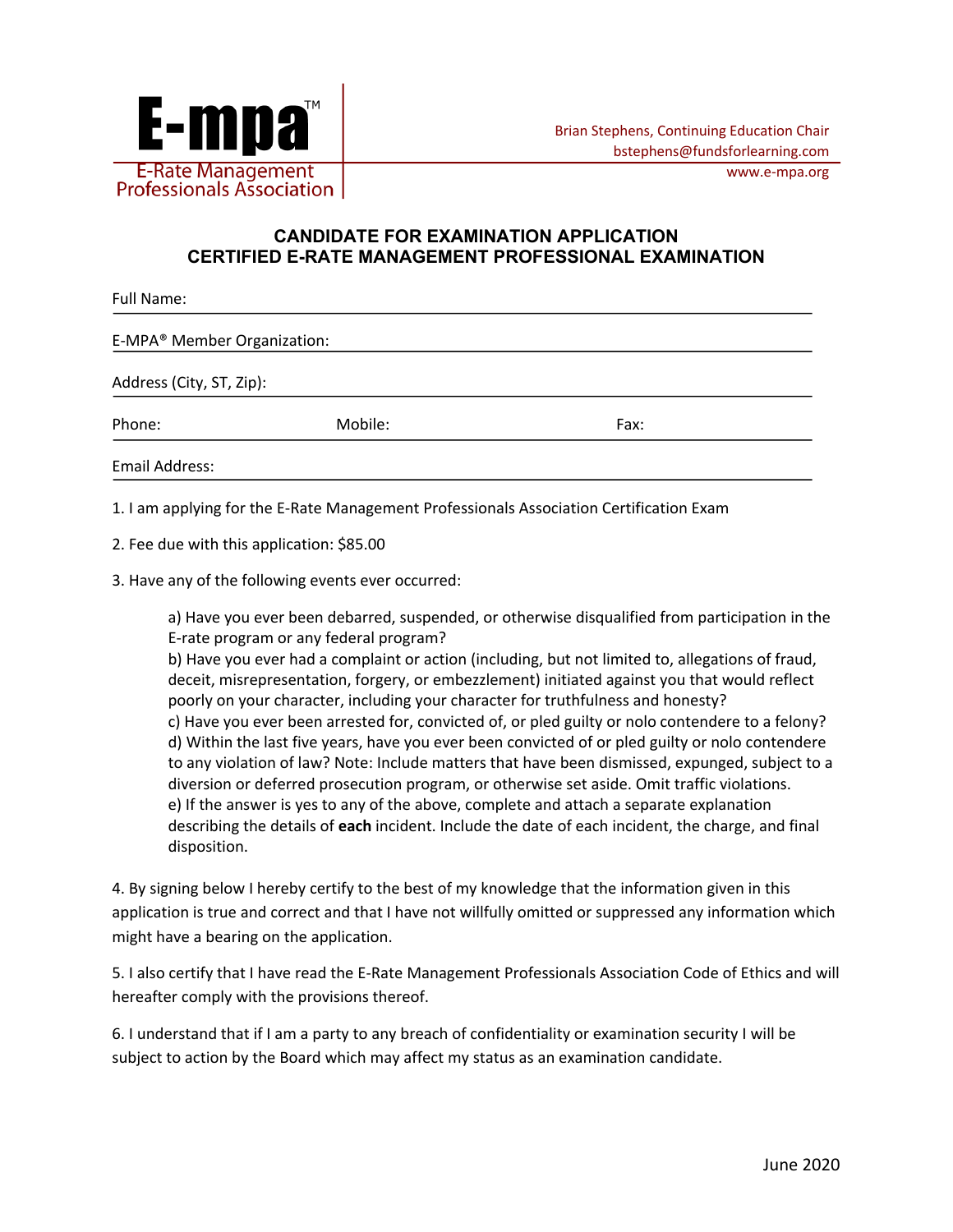

7. I understand that the E-Rate Management Professional's Association's liability for any loss or claim resulting from the administration of the examination is limited to the amount of the current application fee paid.

8. I have completed the experience requirement and have attached the experience verification form signed and dated by my employer OR if self-employed, signed and dated by candidate.

Candidate Signature: Date:

### **APPLICATION FOR CERTIFIED E-RATE MANAGEMENT PROFESSIONAL EXAMINATION EXPERIENCE VERIFICATION**

Candidate Name:

E-MPA® Member Organization:

Address (City, ST, Zip):

The individual candidate must have at least three years of E-rate experience and at least two of those years the individual must be providing direct for pay E-rate consulting services to applicants. The other year can include time working on E-rate issues for state/local government, a service provider, the FCC, USAC or its contractors, or at an individual school or library.

#### **PROVIDE DETAILS ON YOUR QUALIFIED E-RATE EXPERIENCE BELOW:**

| <b>Begin Date</b>   |  |
|---------------------|--|
| <b>End Date</b>     |  |
| Job Title           |  |
| Organization        |  |
| Description of Work |  |
| Performed           |  |
|                     |  |
|                     |  |
|                     |  |

(more on next page)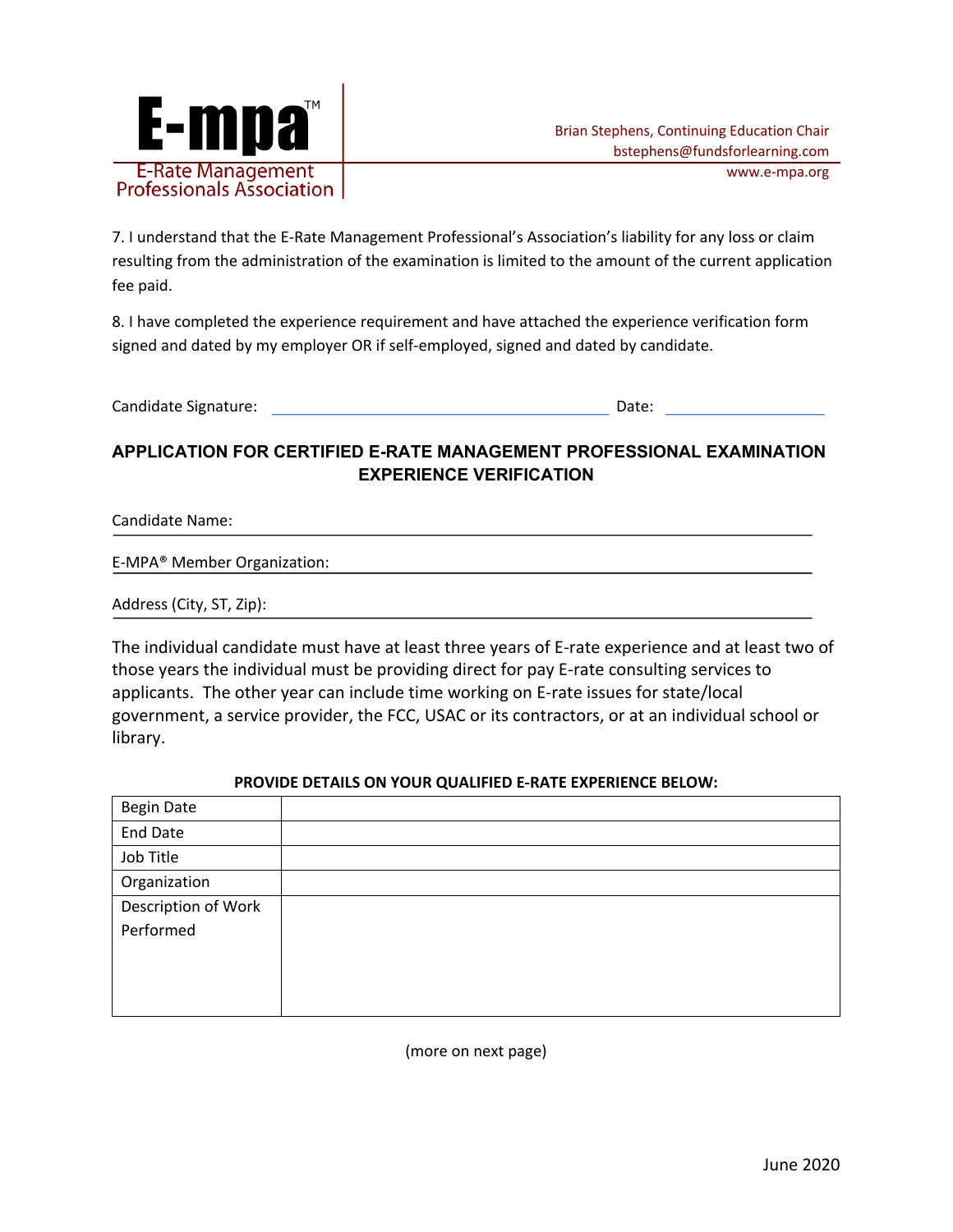

| <b>Begin Date</b>   |  |
|---------------------|--|
| <b>End Date</b>     |  |
| Job Title           |  |
| Organization        |  |
| Description of Work |  |
| Performed           |  |
|                     |  |
|                     |  |
|                     |  |

Candidate Name:

| <b>Begin Date</b>   |  |
|---------------------|--|
| <b>End Date</b>     |  |
| Job Title           |  |
| Organization        |  |
| Description of Work |  |
| Performed           |  |
|                     |  |
|                     |  |
|                     |  |

Provide Additional Details as needed below:

(more on next page)